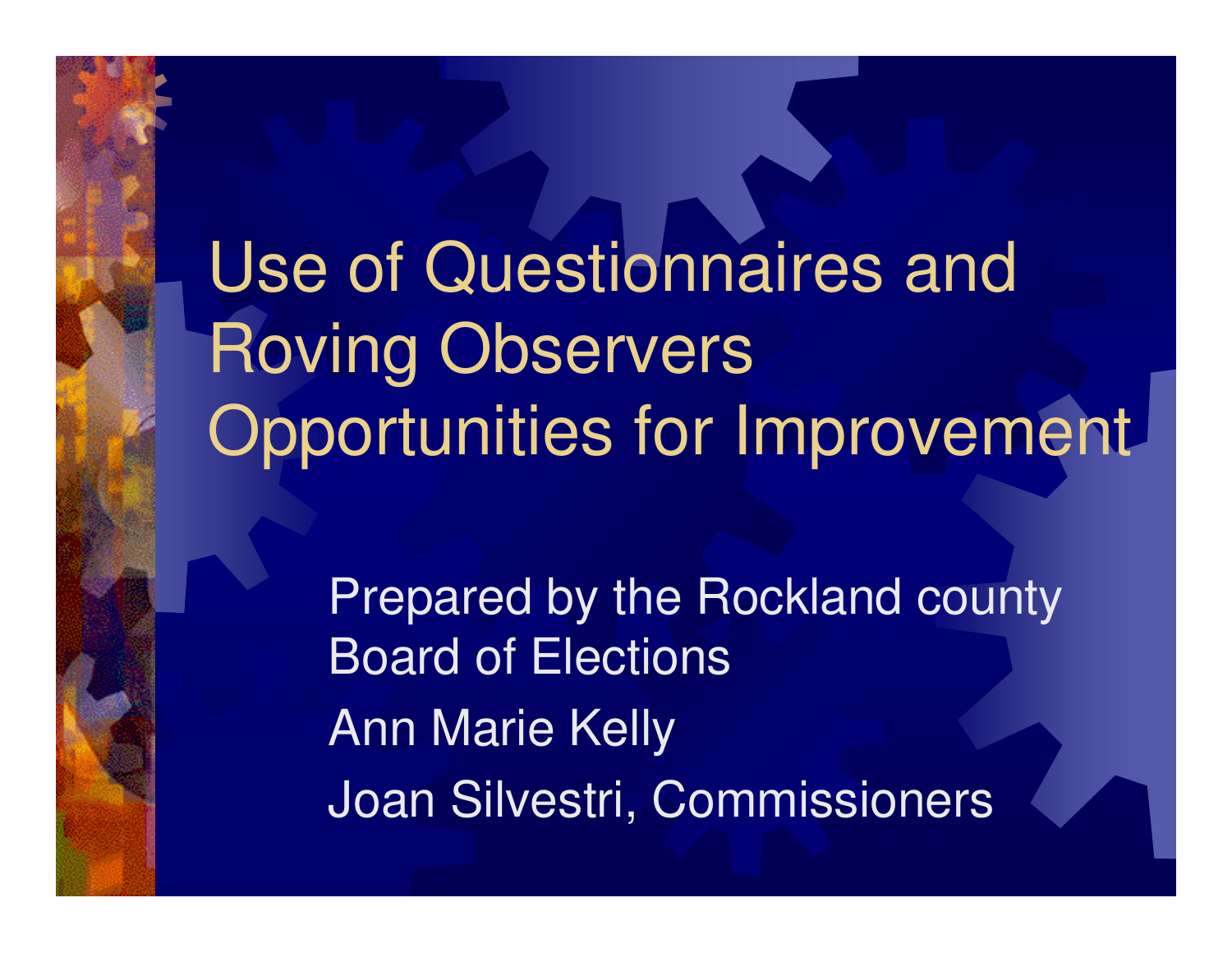# Voter Satisfaction With New **Machine**

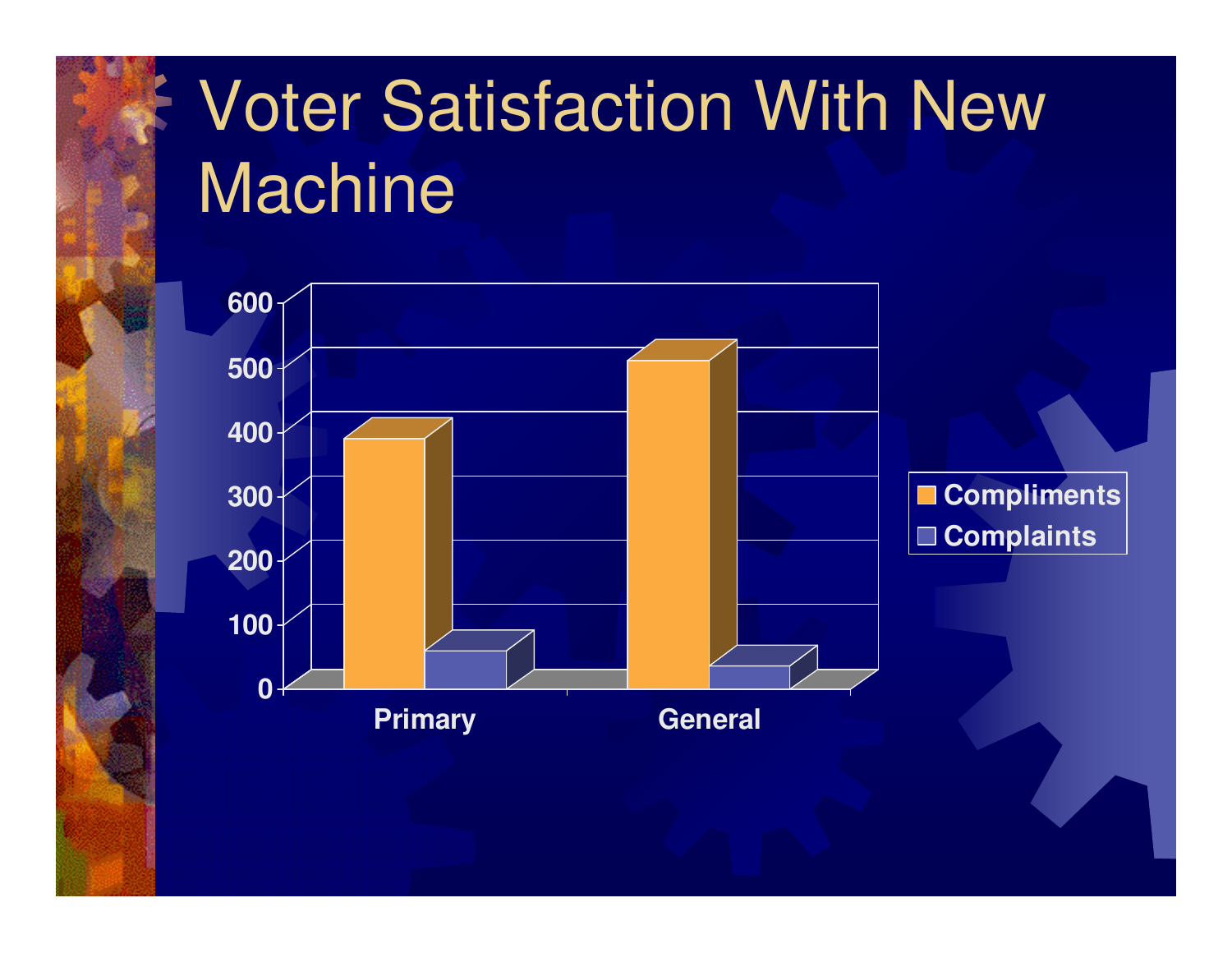# Voter Satisfaction with Scanner

Held 14 more voter out reach sessions **. Substantially increased the PSAs,** added an informational video on separate channel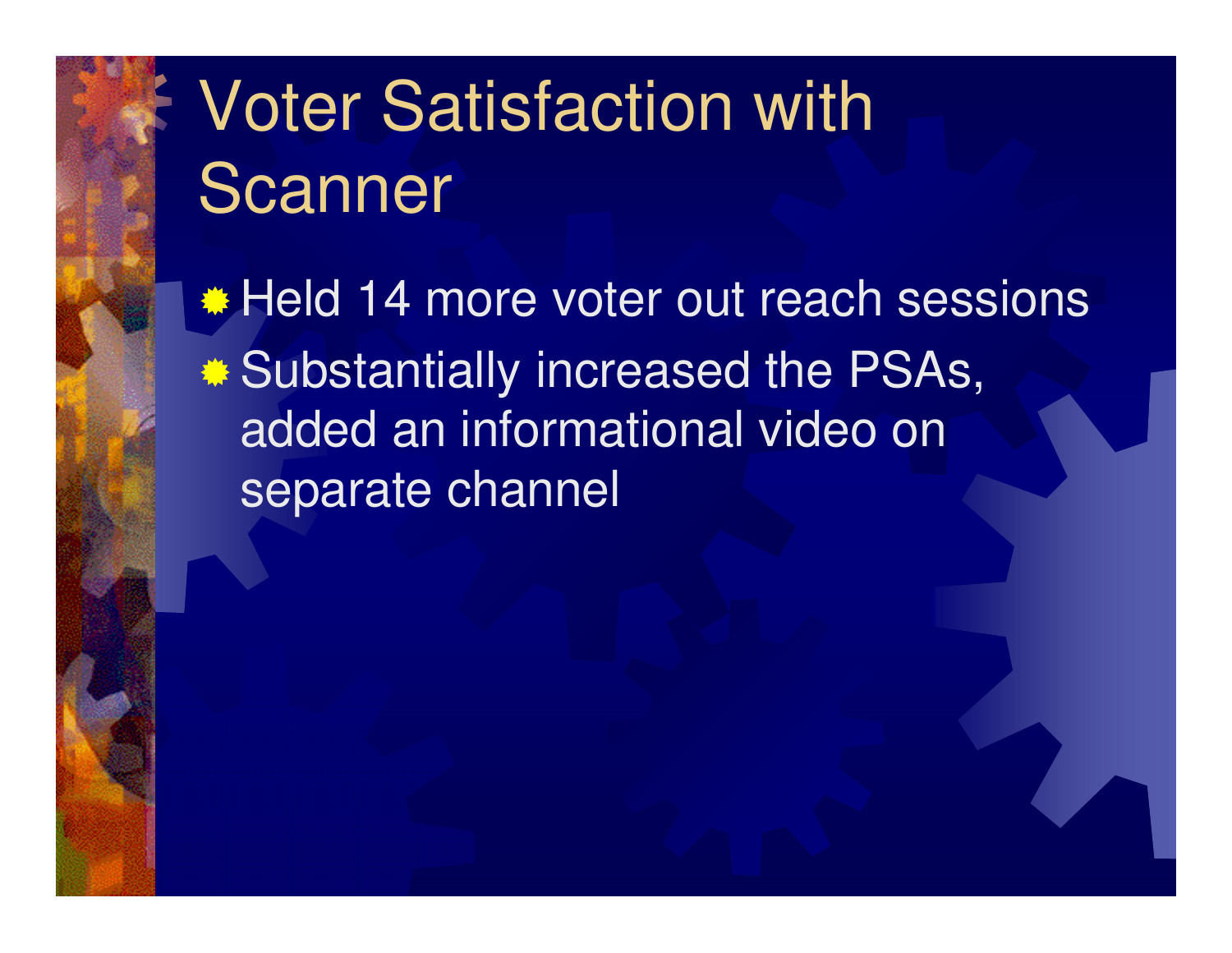### Voter Perception of Privacy

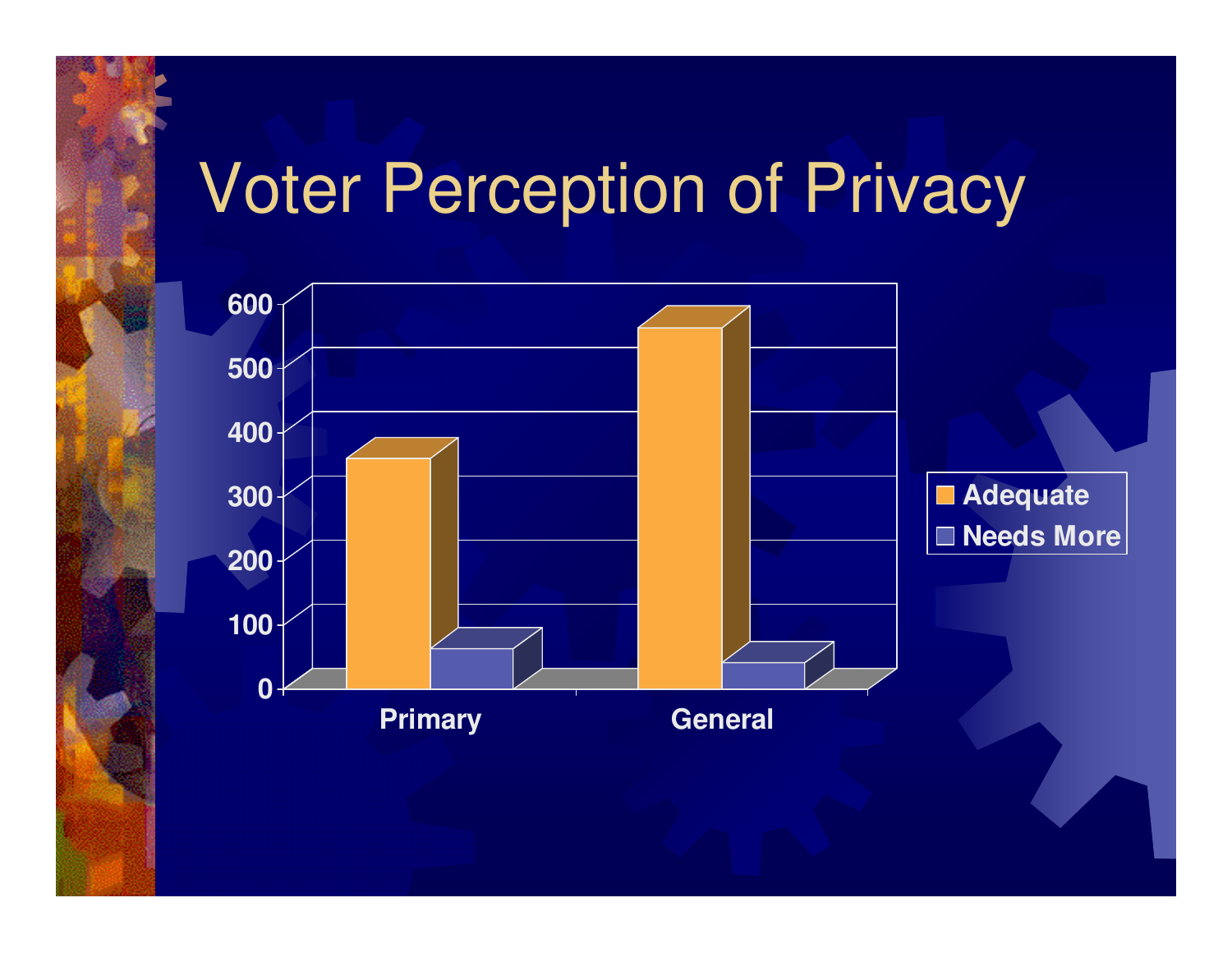# Voter Privacy

**Inspectors instructed to:** 

- 养 have voters use privacy sleeve
- **Remind voters they may insert their ballots** face side down
- **Remain a respectable distance from the aggregate** scanner
- Do not handle the voters ballot unless voter asks for assistance
- Void ballots are to be folded by voters prior to returning them to table for issuance of new ballot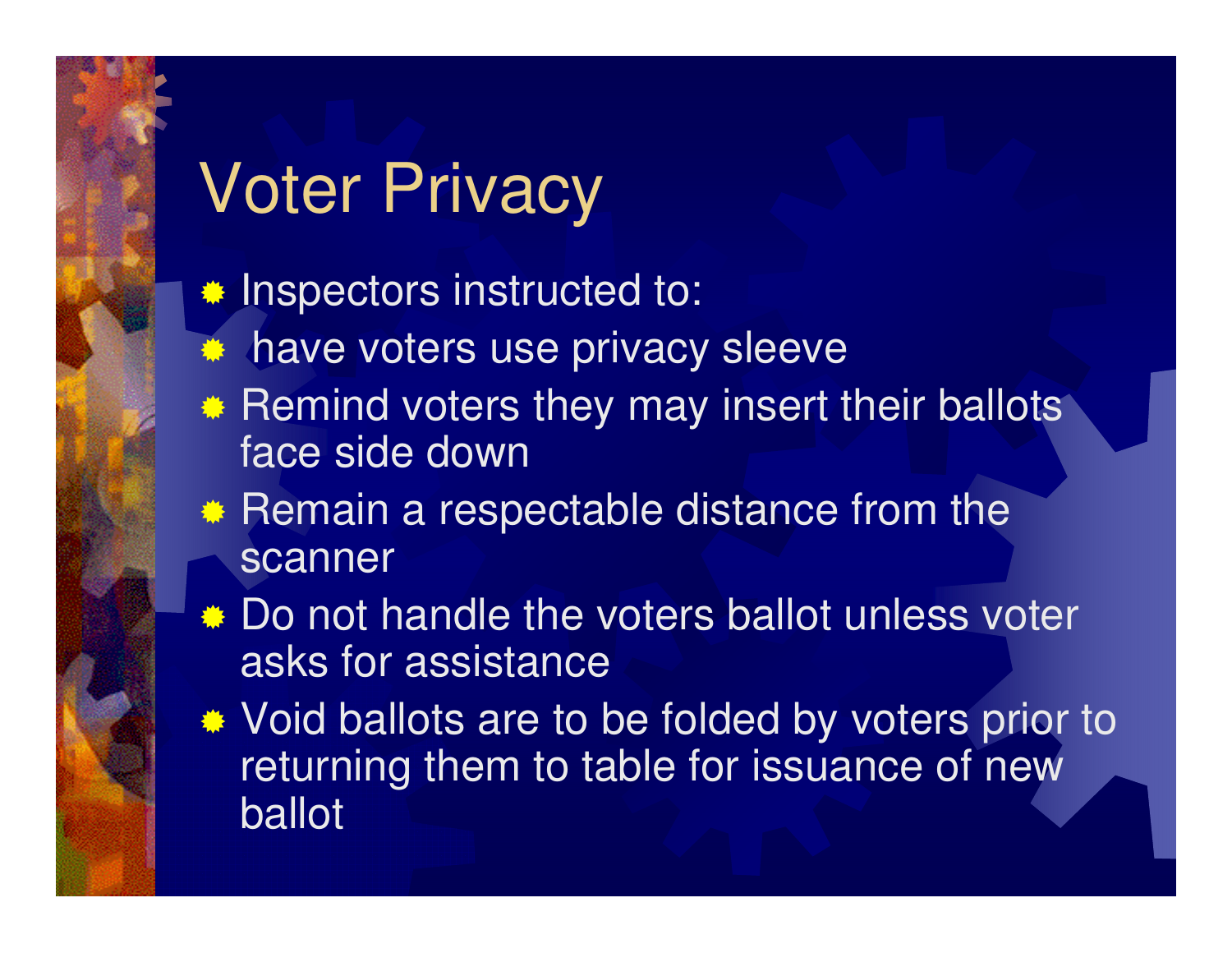### **Scanner Operation/ Reliability**

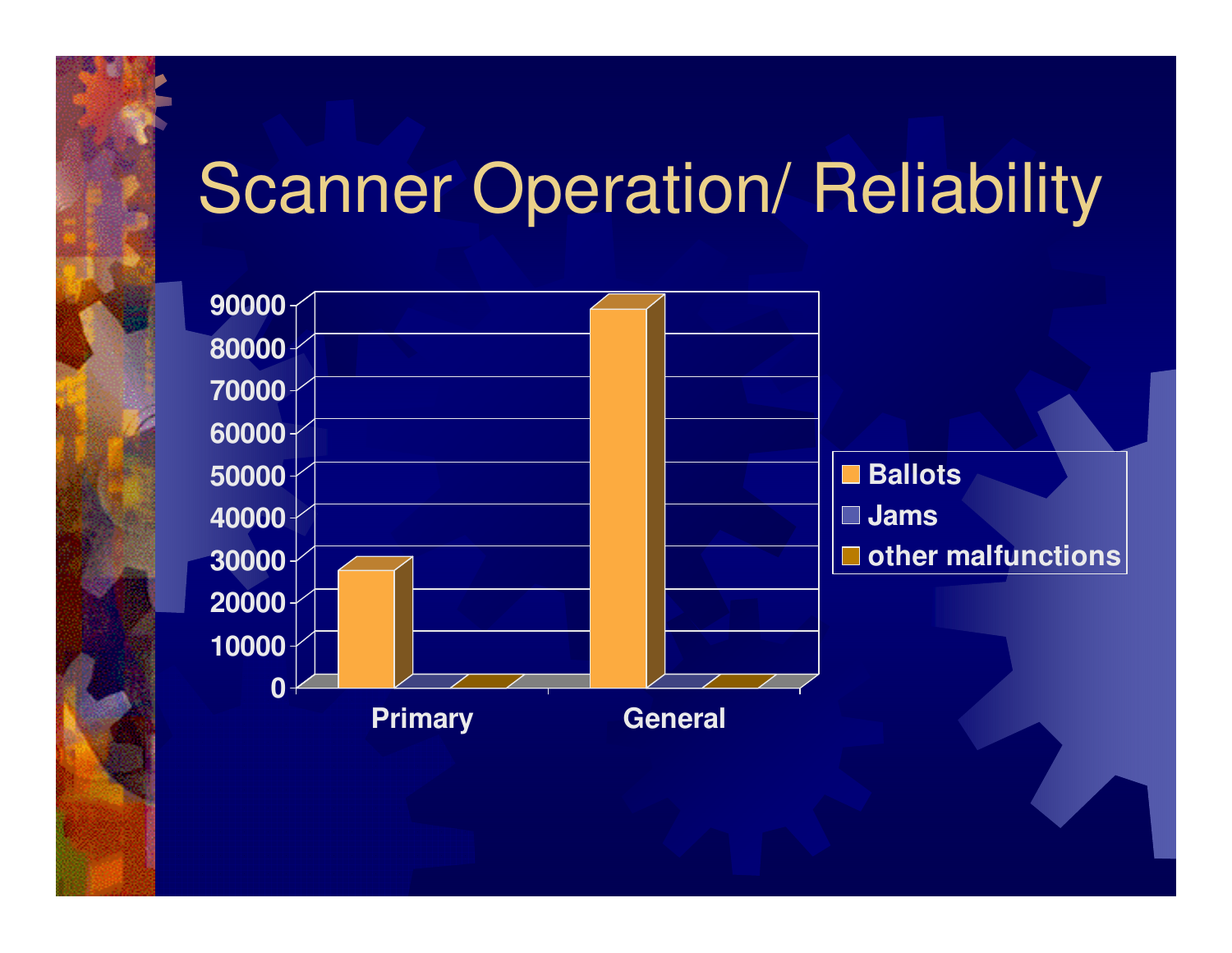#### Scanner Reliability

- **\*\*** Changed the number of ballots for each book to 50
- **\*\* Retrained Inspectors on proper way to** remove ballots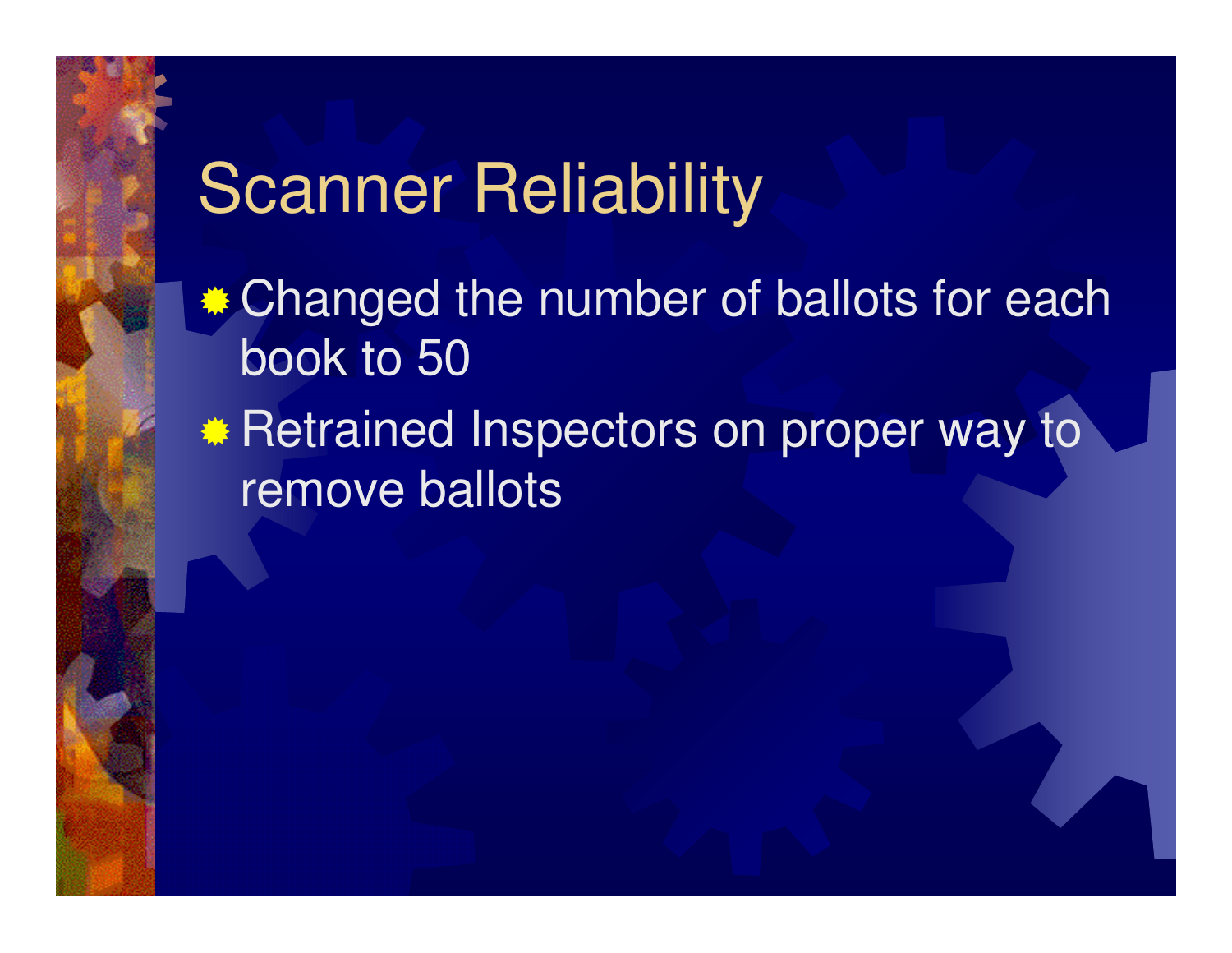### Lines in Poll sites

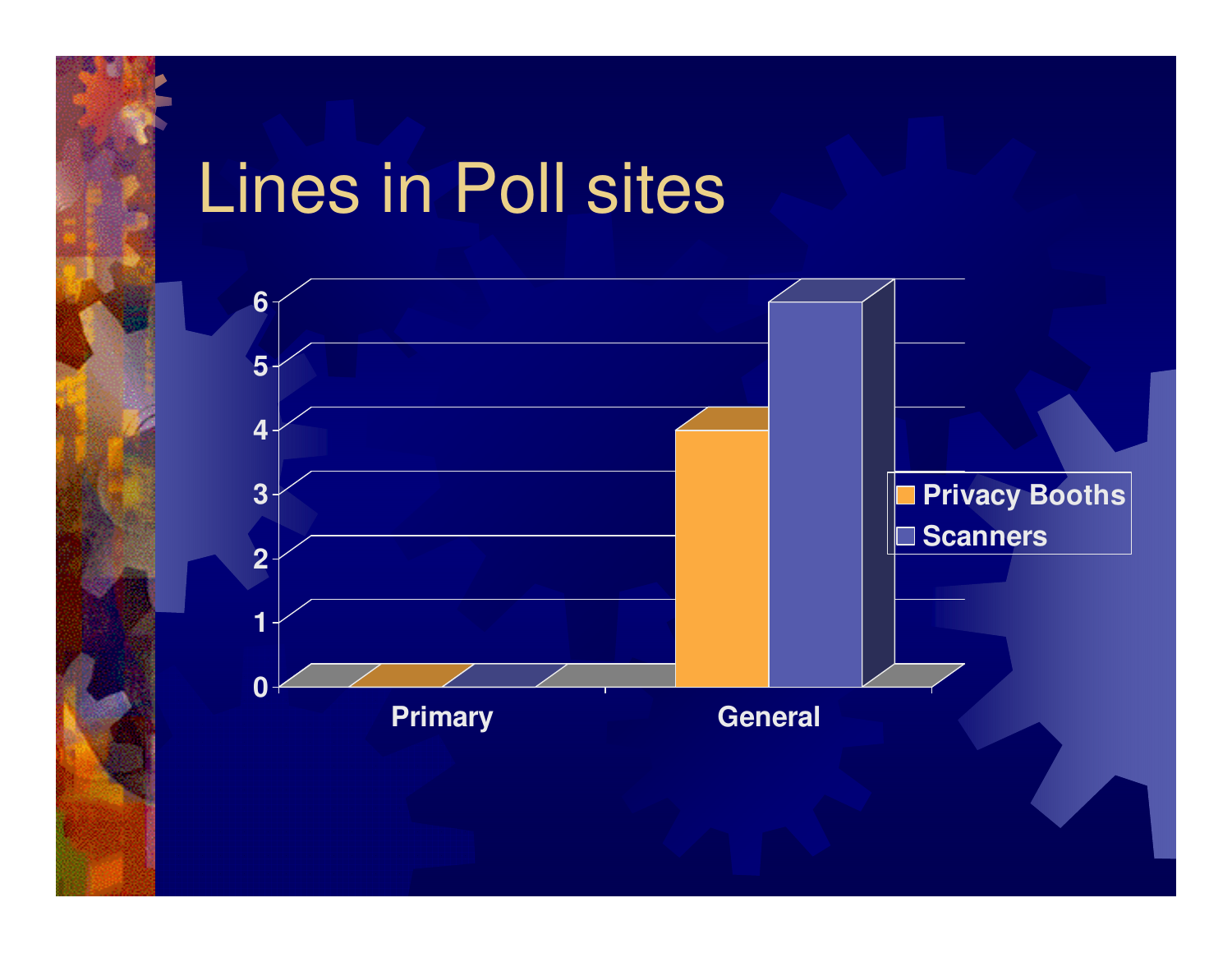#### Lines at the Poll sites

- **<b>
•• Only select lines at sites concern is in a** Presidential Election.
- **Ordered more privacy booths to reduce** the number to one for each 200 voters**■ Ordered additional scanners, will deploy** one for each 1500 voters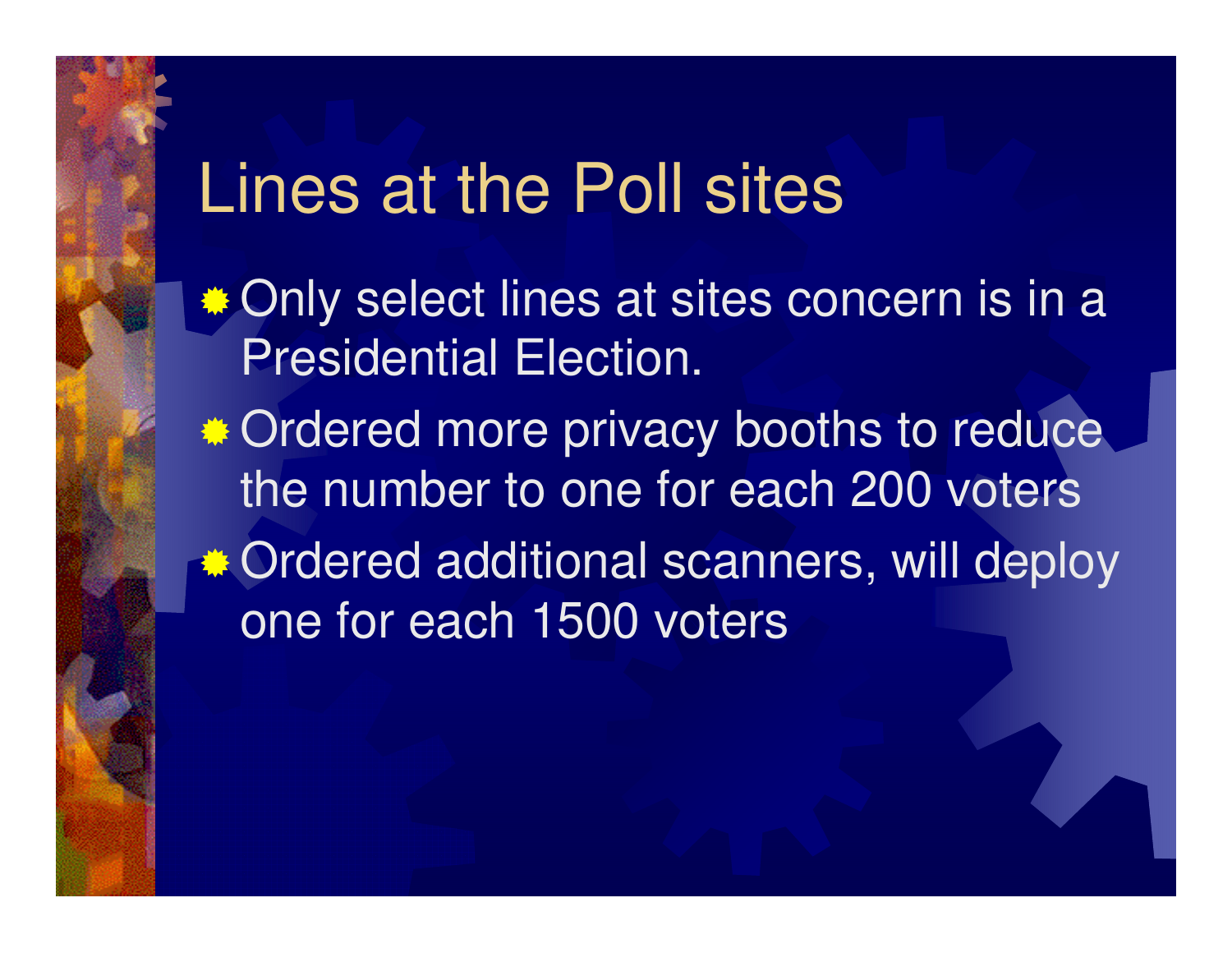### Ballot Design

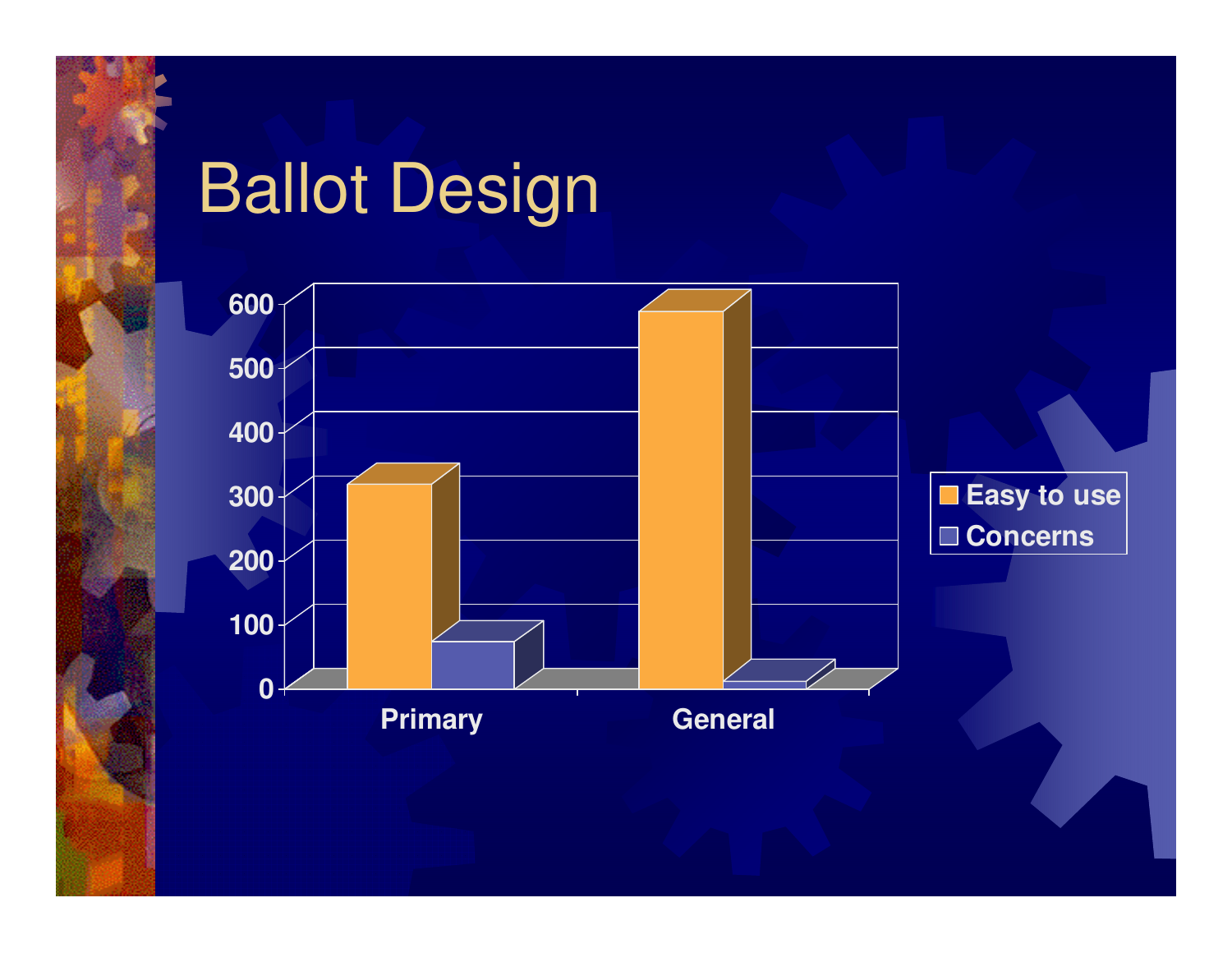# Ballot Design

 $\bullet$  **Target Mark oval was darkened and**  slightly moved to allow better visibility**• Removed party indicia to allow larger** fonts size**.\* Only used Upper case letters for first** letter of first and last named**• Shaded every other race to allow** distinction between races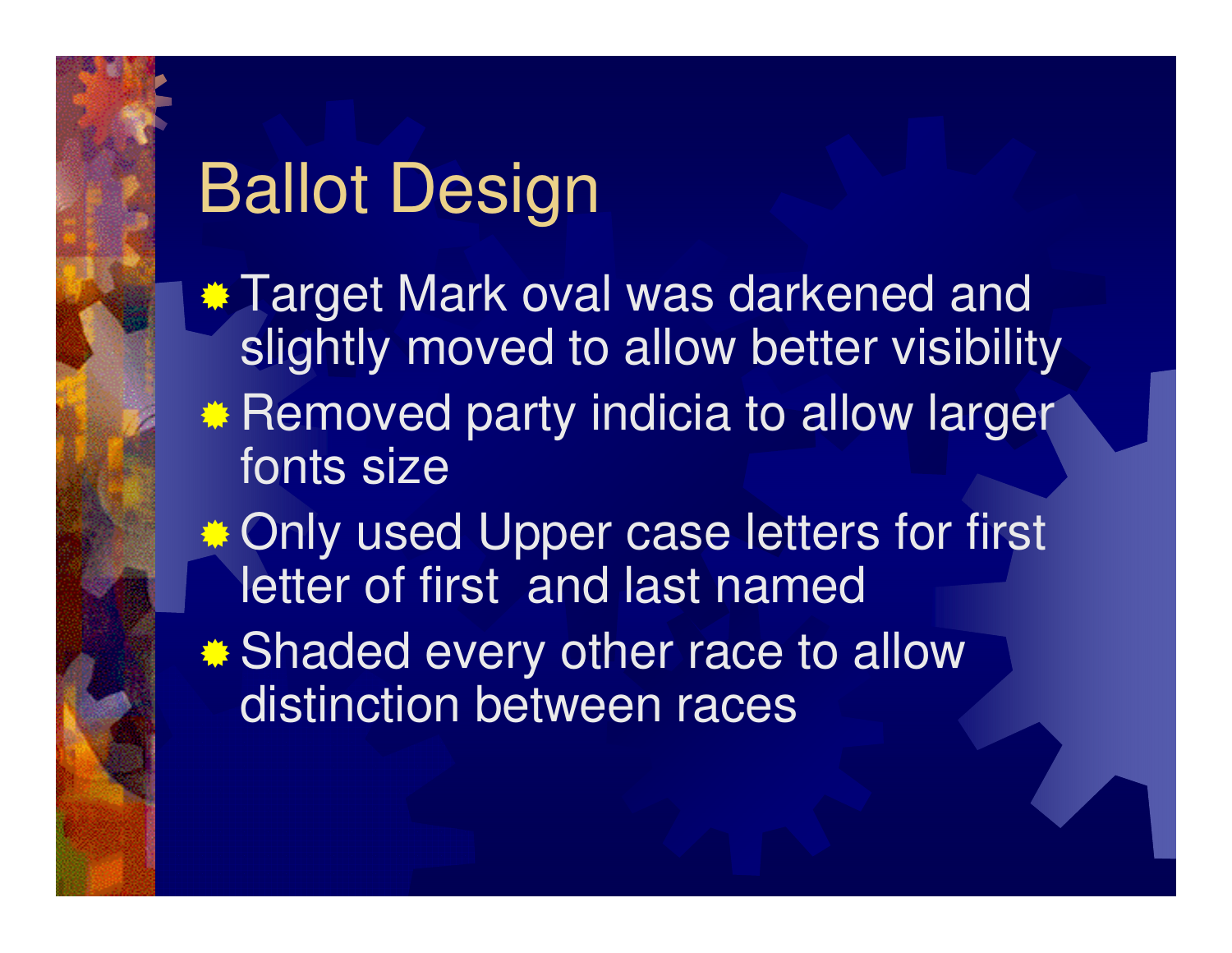# Inspector Training